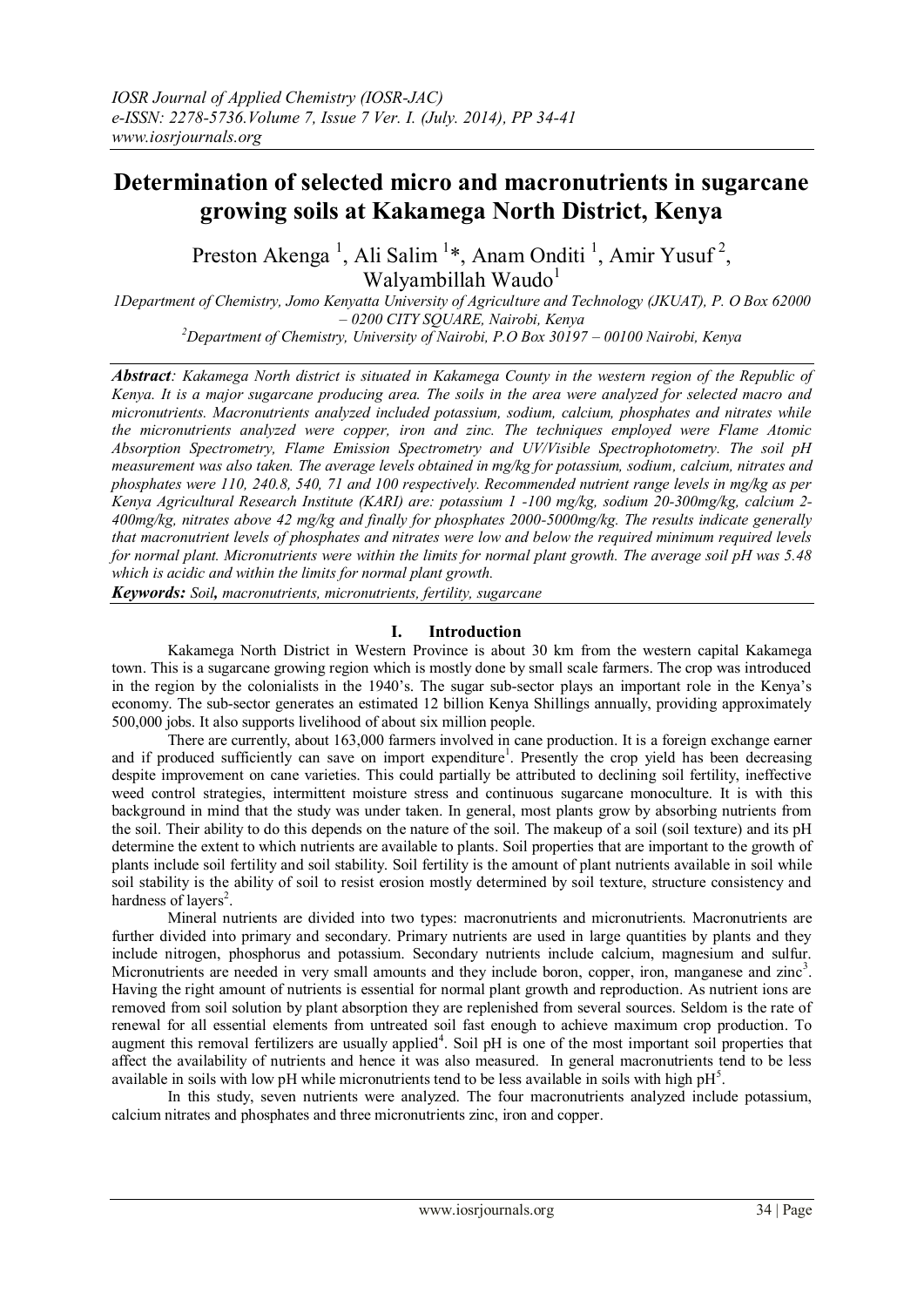#### **Macronutrients**

## **II. Role Of Nutrients To Plants**

Potassium has a number of structural functions in plants and animals. It keeps the cell cytoplasm levels relatively constant, assists in protein synthesis and energy metabolism.

Potassium is absorbed by plants in larger amounts than any other mineral element except nitrogen and in some cases calcium.

Calcium which is an essential part of plant cell wall structure, provides for normal transport and retention of other elements as well as the strength in the plant. It also counteracts the effects of alkali salts and organic acids within a plant<sup>6</sup>.

Phosphorous occurs in soil almost entirely as phosphates  $(PO^{-3}A)$  and resembles nitrogen in that both inorganic and organic forms are of major significance in agricultural soil. Agricultural soils usually cannot meet demand for phosphate and application of fertilizer is essential. Phosphorus is an essential part of the process of photosynthesis. It is involved in the formation of all oils, sugars and starches. It helps with the transformation of solar energy into chemical energy; proper plant maturation; withstanding stress, affects rapid growth and encourages blooming and root growth<sup>2</sup>.

Nitrogen in the inorganic form of (NO<sub>3</sub>) is important because it is the one utilized by plants. Crop demand for this nutrient is high thus the need to apply fertilizer. Nitrogen is a part of all living cells and is a necessary part of all proteins, enzymes and metabolic processes involved in the synthesis and transfer of energy. Nitrogen is a part of chlorophyll, the green pigment of the plant that is responsible for photosynthesis. It assists plants with rapid growth, increasing seed and fruit production and improving the quality of leaf and forage  $crops<sup>6</sup>$ .

Macronutrients are essential to plant growth but utilized in trace quantities. Their major role is as activators in numerous enzyme systems. Micronutrients are toxic when they are in very high levels thus they become a threat to human and animals life and cause stunted growth and poor yield in plants<sup>3</sup>.

Copper is an essential micronutrient for plants and animals. It is involved in many enzyme systems of plants and animals. Iron is an essential minor nutrient for plants and animals. It is involved in chlorophyll synthesis in chloroplast. Zinc is essential for the transformation of carbohydrates. It regulates consumption of sugars. It is part of the enzyme systems which regulate plant growth<sup>6</sup>.

## **III. Methodology**

#### *Equipment and Instruments*

UV/VIS Spectrophotometer- Pharmacia Biotech (NOVASPEC 11)**,** Atomic Absorption Spectrometer-Buck 210 VGP**,** Flame photometer- Giba Corning Flame Analyser 04**,** pH meter- Hannah instruments 211**,**  Shaker- Taiyo Reciproshaker SR-1**,** Conical flasks**,**Volumetric flask, Glass cylinders.

#### *Sampling*

Variation in slope, soil color, soil texture, crop growth and management was taken into account and separate sets of composite samples were collected from each location at different farms. Since sugarcane is a deep rooted crop, soil samples were collected at a depth of 20 -25 cm.

#### **Sampling Procedure**

During sample collection, dead furrow, old manure, wet spots, areas under or near trees were avoided. Surface litter was scrapped off often using a spade and a hoe, a V- shaped hole of between 20-25 cm deep dug and a 1.5 cm thick soil from top to bottom of the hole collected and placed in a clean bucket. Ten samples of this kind were collected randomly in a single location. The composite samples from the ten spots in each location were thoroughly mixed in a bucket.

#### **Reduction of sample bulk**

This was done by quartering the soil sample collected to about 500 g. Quartering was done by dividing the mixed soil in four equal parts then discarding two parts. The two quarters were remixed and again divided into four parts discarding two then process was repeated until the required small amount was obtained. Stones, large roots and other coarse fragments were removed by passing the dry material through a 2 mm sieve. The soil was lightly crushed in between sheets of polythene<sup>7</sup>.

#### **Drying**

Drying was done under moderate temperatures under shade where air circulation was possible.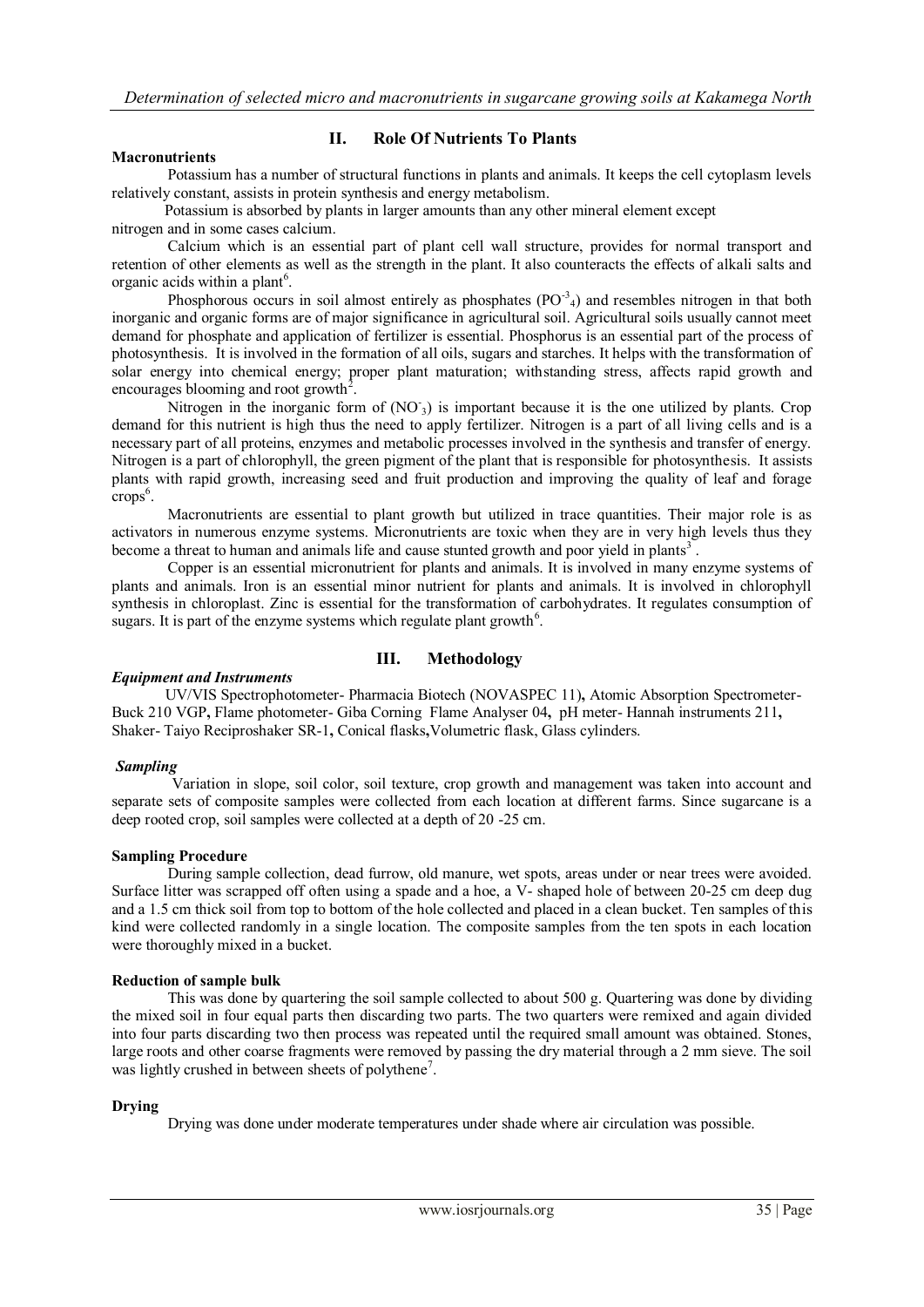#### **Sample Storage and Transportation**

The soil samples were placed in paper bags, labeled A, B, C, D and E and had a slip out containing the following information: name of the location from which the sample was collected; depth of sampling, number of samples mixed to get representative sample, soil type ( coarse or heavy), crop growth (good/ poor/ average). The sampling record also included human influence such as grazing, fertilizer applied, and vegetation burning<sup>7</sup>.

#### *Analysis of soil samples*

Preparation of soil samples for potassium, sodium and calcium analysis

## **Reagents:**

**Extracting Solution**: 0.7 ml of concentrated  $H_2SO_4$  was mixed with 8.6 ml of HCl then 800 ml of distilled water added in 1000 mL volumetric flask. The solution was topped up to the mark with distilled water. 10 g of the soil sample was placed in plastic bottles and 50 ml of the extracting solution added then taken to a reciprocating shaker where it was shaken for one hour. The solution was filtered by Whatman No. 42 filter paper and the filtrate stored.

## **IV. Determination Of Macronutrients**

# **Determination of Potassium**

Stock solution of potassium standard (1000 mg/l) was prepared by dissolving 1.9068 g of dry KCl in distilled water and volume made up to 1000ml. The stock solution was diluted to produce working standards of concentration range 1 –100 mg/l. Each working standard was run in the emission spectrometer and the intensity for each standard was recorded. The calibration curve was constructed to determine the concentration of potassium in the soil sample. The blanks were also determined in the same way and subtraction done where necessary.

Calculations: K, Na, Ca (mg/Kg) = 
$$
\frac{(a - b) \times V \times f \times 1000}{1000 \times w}
$$

$$
0 \times \text{w}
$$

Where:  $a =$  concentration of K, Ca, Na in the sample extract  $b =$  concentration of element in the blank extract

*P Akeng'a et al*

 $v =$  volume of the extract solution w= weight of the soil sample  $f =$  dilution factor

## **Determination of Calcium**

Stock solution of calcium standard (1000 mg/l) was prepared by dissolving 2.4973 g of dry CaCO<sub>3</sub> in 200 ml of distilled water containing 5ml of concentrated HCl. The solution was heated to drive out  $CO<sub>2</sub>$  and after cooling it was made up to 1000ml. The stock was diluted to produce working standards of concentration range of 1-100 mg/l.

The AAS was set at the operating wavelength of calcium. The standards and sample were aspirated into the flame as was with potassium and from the calibration curve constructed the concentration of calcium was obtained.

## **Determination of Sodium**

Stock solution of sodium standard (100 mg/l) was prepared by dissolving 0.2542 g of dry NaCl in distilled water and was made up to 1000ml. The stock solution was diluted to obtain produce working standards of concentration range of  $1 - 100$  mg/l.

The standards and sample solution were aspirated into the flame after selecting the operating wavelength of sodium. From the constructed calibration curve the concentration of sodium was determined.

## **V. Determination of Phosphates**

#### **Reagents**

Molybdate-Vanadate solution: 25 g ammonium paramolybdate was dissolved in 500 ml of distilled water. 1.25 g of ammonium vanadate was dissolved in 500 ml of 1M nitric acid. Equal volumes of this were mixed thoroughly.

Extracting solution: 0.7 ml of concentrated  $H_2SO_4$  and 8.6 ml of HCl were mixed with 800 ml distilled water, in a 1000ml volumetric flask and made to mark then mixed thoroughly.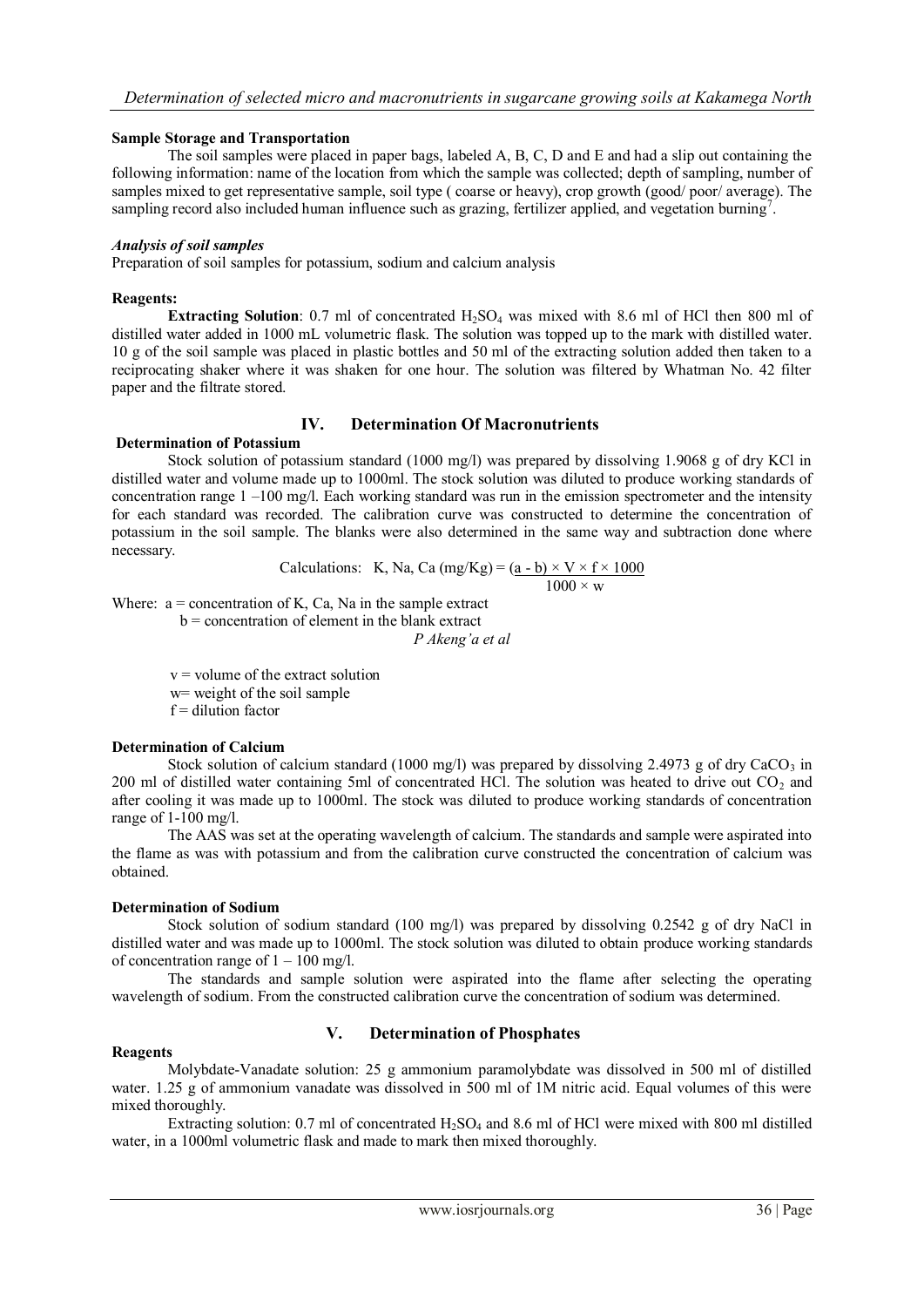Stock solution: 1000 mg/l of phosphate standard was prepared by dissolving 2.198g of potassium dihydrogen phosphate in 250 ml of extracting solution in 500ml volumetric flask then was topped to mark with the extracting solution.

Working solution (100 mg/l): 50 ml of 1000  $\mu$ g/ml stock solution was measured in a 500 ml volumetric flask then made the volume with the extracting solution

Standards: 0, 10, 20, 30, 40, 50, 60, 70 and 80 ml of working solution was measured, put into 100 ml volumetric flask then, topped with distilled water.

#### **Methods**

10g of dry soil was weighed into clean 100 ml plastic bottles. 50 ml of extracting solution was added then shaken for 60 minutes. The samples were filtered through a whatman No. 42 to get the filtrate. The blank was included. 4 ml of extract and blank was measured into a boiling tube, 1ml-distilled water and 1ml of molybdate - vanadate added. Mixture was allowed to stand for 20 minutes then was analyzed using UV/Visible spectrophotometer at the operating wavelength of phosphates<sup>8</sup>.

### **Determination of Nitrates**

Nitrate was extracted in  $0.5M K<sub>2</sub>SO<sub>4</sub>$  solution. Using 4M sodium hydroxide and 5% salicylic acid, the yellow color was developed and analysis done on UV-VIS spectrophotometer at operating wavelength of  $nitrates<sup>8</sup>$ .

### **Reagents**

Sodium hydroxide 4M: 80 g of NaOH pellets were dissolved 500 ml of distilled water

Salicylic acid, 5%: 2.5 g of salicylic acid was dissolved in 47.5 ml of sulphuric acid. This solution was made one day before use.

Extracting solution:  $50 g$  of  $K_2SO_4$  was weighed and dissolved in 500 ml distilled water

Nitrates stock solution (100 mg/l): 0.7221 g of KNO3 was diluted in 100 ml of distilled water. Working solution (10 mg/l): 10 ml of 100 mg/l will be diluted with water 100 ml volumetric flasks.

**S**tandards**:** 0, 1, 2, 3, 4, 5 ml of 10 mg/l working solution were measured into 50 ml volumetric flasks. These contain 0, 2, 4, 6, 8 and 10 mg/l. This was filled to the mark with  $0.5M K<sub>2</sub>SO<sub>4</sub><sup>8</sup>$ .

#### **Method**

5 g of oven dried soil was weighed into a clean 100 ml plastic bottle. 50 ml of 0.5M  $K_2SO_4$  extracting solution was added and shaken for 1 hour. The mixture was filtered through whatman filter paper. 0.5 ml of the sample extract, blanks and the standard series  $K_2SO_4$  was transferred into marked test tubes. 10 ml of salicylic acid was added to each test tube and mixed well then stood for 30 minutes. 10 ml of 4M sodium hydroxide was added, mixed well then left for 1 hour for the yellow color to develop  $8$ .

## **VI. Determination Of Micronutrients**

## **Preparation of Samples for Zinc, copper, iron and lead analysis**

A stock solution of Zn (100 mg/l) standard was prepared by dissolving 0.4398 g of ZnSO<sub>4</sub>.7H<sub>2</sub>O in distilled water and diluted to 1000ml. The stock was diluted to obtain working standards of range of  $0 - 5$  mg/l. The sample solution and standards were aspirated in the flame. The calibration curve was used to determine the concentration in ppm of zinc.

Calculations: Cu, Fe, Pb, Zn (mg/Kg) = 
$$
(\underline{a - b}) \times V \times f \times 1000
$$
  
1000 × w

Where:  $a =$  concentration of Cu, Fe, Pb, Zn in the sample extract

- $b =$  concentration of element in the blank extract
- $v =$  volume of the extract solution

 $w = weight of the soil sample$ 

 $f =$  dilution factor

#### **Determination of Copper**

A stock solution of Cu standard (100 mg/l) was prepared by dissolving 0.3930 g of CuSO<sub>4</sub>.5H<sub>2</sub>O in distilled water then diluted to 1000ml. An intermediate of 10 mg/l was prepared then diluted further to produce a working range of 0 -5.0 mg/l. The AAS was set at the operating wavelength of copper and the sample solution and standards aspirated in the flame. From the calibration graph constructed the concentration of the sample were obtained.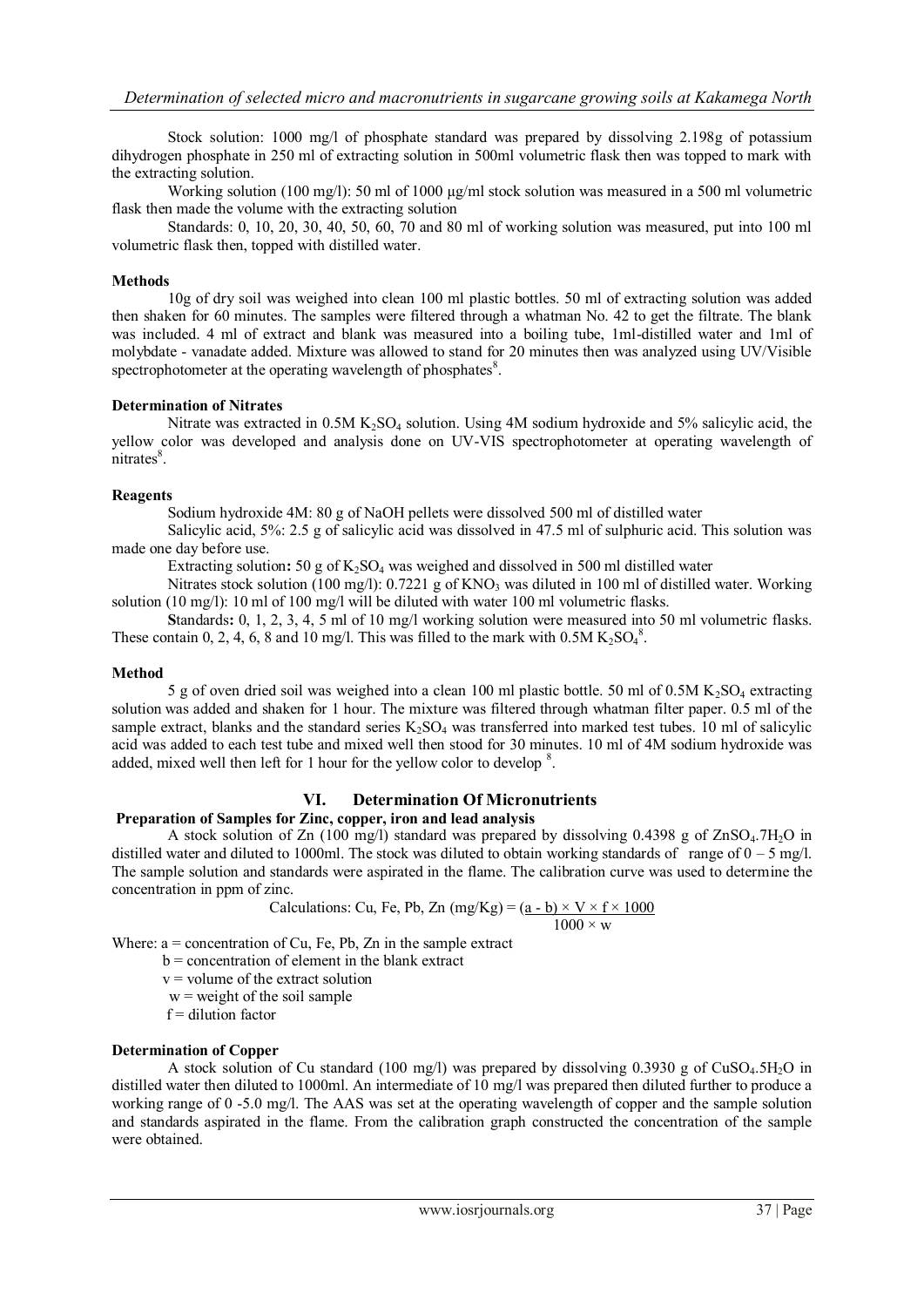## **Determination of Iron**

A stock solution of Fe standard (100 mg/l) was prepared by dissolving 0.1 g of clean untarnished iron in 10 ml of warm 10% H2SO4. After cooling it was diluted to 1000ml

The stock solution was diluted to obtain a working range of 0 - 20 mg/l. The AAS was set at the operating wavelength of iron. From the calibration graph constructed the concentration of the sample was obtain.

#### **Determination of soil pH**

10g of the soil sample was placed in long beakers and 20 ml of de-ionized distilled water added. The suspension was stirred for 30 minutes and left to stand for 1 hour. The pH meter was calibrated by buffers of pH 4 and pH 7. The pH was measured by carefully immersing the combined electrode into the clear supernatant solution<sup>8</sup>.

## **VII. Results And Discussion**

The following calibration curves were obtained after the analysis of the nutrients.



Fig 1: Calibration curve for iron standards







Fig 3: Calibration curve for calcium standard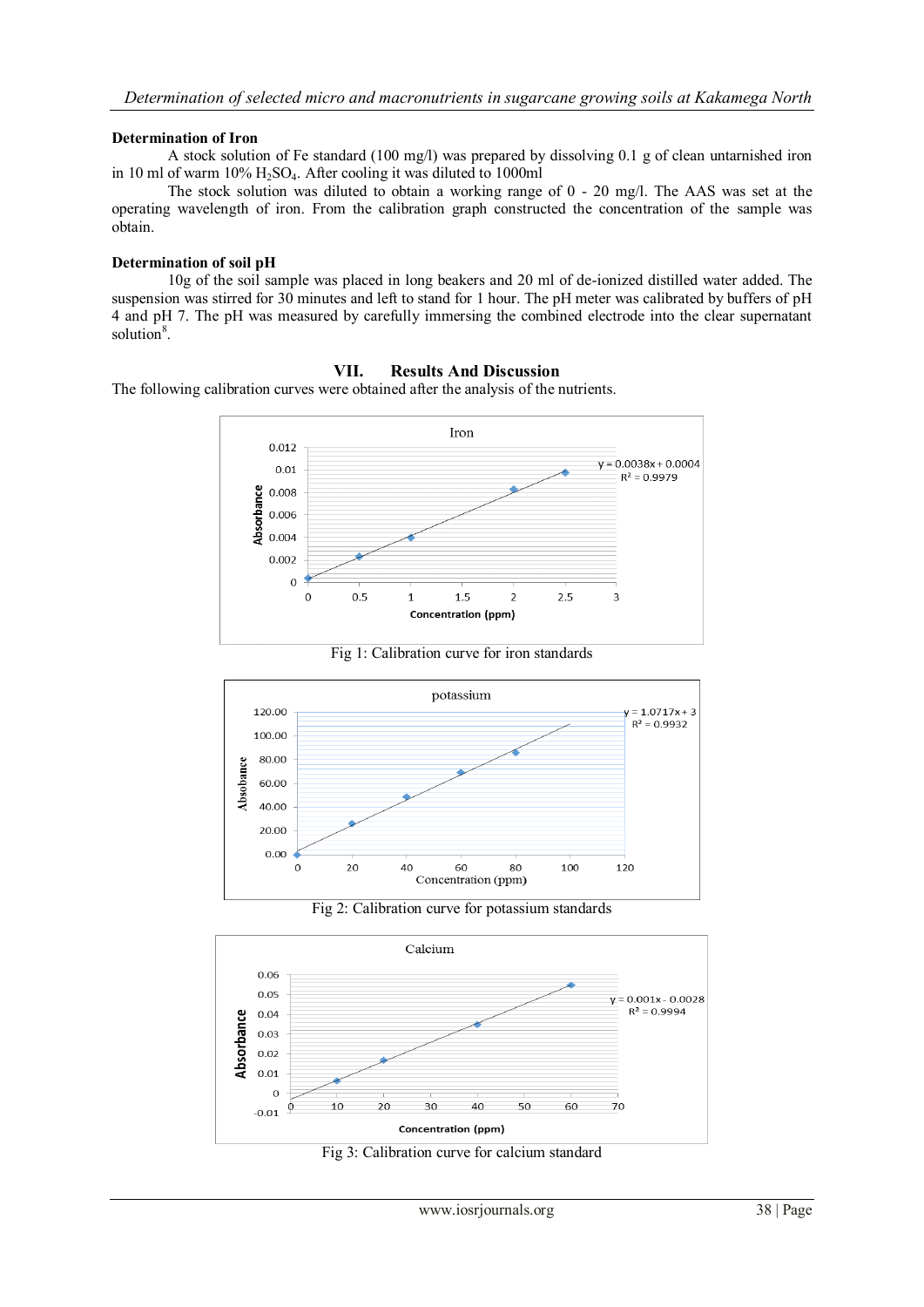





Fig 5: Calibration curve for copper standards

## **VIII. Discussion**

All the measurements were further expressed in mg/kg using the equation below Calculations: K, Na, PO<sub>4</sub><sup>3</sup>, Cu, Fe, Zn (mg/Kg) =  $(\underline{a} - \underline{b}) \times \underline{V} \times \underline{f} \times 1000$  $1000 \times w$ 

Where:  $a =$  concentration of Cu, Fe, Pb, Zn in the sample extract

b = concentration of element in the blank extract

 $v =$  volume of the extract solution

 $w$  = weight of the soil sample

 $f =$  dilution factor

| Tables 1 and 2 indicate the results obtained from the farms in mg/kg $(n=3)$ |  |  |
|------------------------------------------------------------------------------|--|--|
|------------------------------------------------------------------------------|--|--|

| Sample | K              | Na              | Ca              | NO <sub>3</sub> | PO <sub>4</sub> <sup>3</sup> |
|--------|----------------|-----------------|-----------------|-----------------|------------------------------|
| A      | $98 \pm 0.241$ | $194\pm0.789$   | $755 \pm 2.36$  | $39 \pm 0.588$  | $105 \pm 1.29$               |
| B      | $39 \pm 1.45$  | $99 \pm 1.87$   | $374 \pm 0.456$ | $104\pm3.69$    | $93 \pm 3.25$                |
| C      | $163 \pm 0.36$ | $353 \pm 2.14$  | $235 \pm 1.23$  | $88 + 2.35$     | $99 \pm 2.64$                |
| D      | $114\pm3.65$   | $305 \pm 1.69$  | 448±0.895       | $96 \pm 0.145$  | $93 \pm 0.632$               |
| E      | $140 \pm 1.47$ | $253 \pm 0.987$ | $891 \pm 1.49$  | $30 \pm 1.11$   | $111 \pm 2.88$               |

**Table 1**: Macronutrients in mg/kg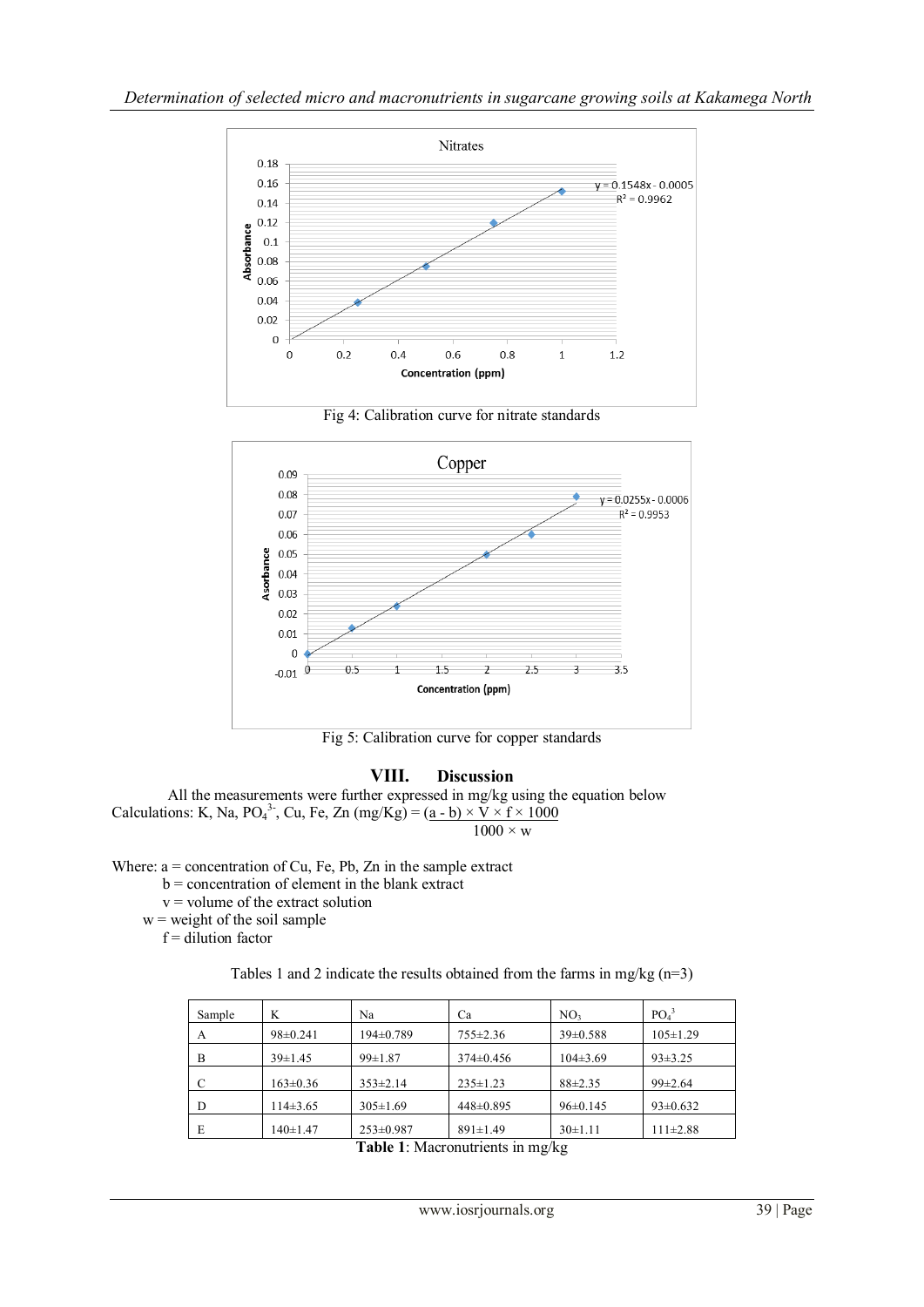| Sample | Zn            | Cu                | Fe             |
|--------|---------------|-------------------|----------------|
|        | $20 \pm 1.23$ | $3\pm0.041$       | 189±3.69       |
| B      | $3\pm0.036$   | $0.435 \pm 0.025$ | $144\pm0.756$  |
| C      | $8\pm0.014$   | $11\pm0.021$      | $380 \pm 2.97$ |
|        | $24\pm0.561$  | $1\pm0.032$       | $636 \pm 1.25$ |
| E      | $6 \pm 0.078$ | $2\pm 0.056$      | $381 \pm 1.99$ |

**Table 2:** Micronutrients in mg/kg

Table 3 below gives the pH measurements obtained from the soil samples.

| Sample                      |      |     |  |                   |              |
|-----------------------------|------|-----|--|-------------------|--------------|
| $\overline{\phantom{a}}$    | 5.45 | .49 |  | $\sqrt{2}$<br>ے ر | c٦<br>ے ر. ر |
| <b>Table 3: pH Readings</b> |      |     |  |                   |              |

Chart 1 and 2 below represent graphically the amount of nutrients in each sample



**Chart: 1** Macronutrient in mg/kg



**Chart 2**: Micronutrients in mg/kg